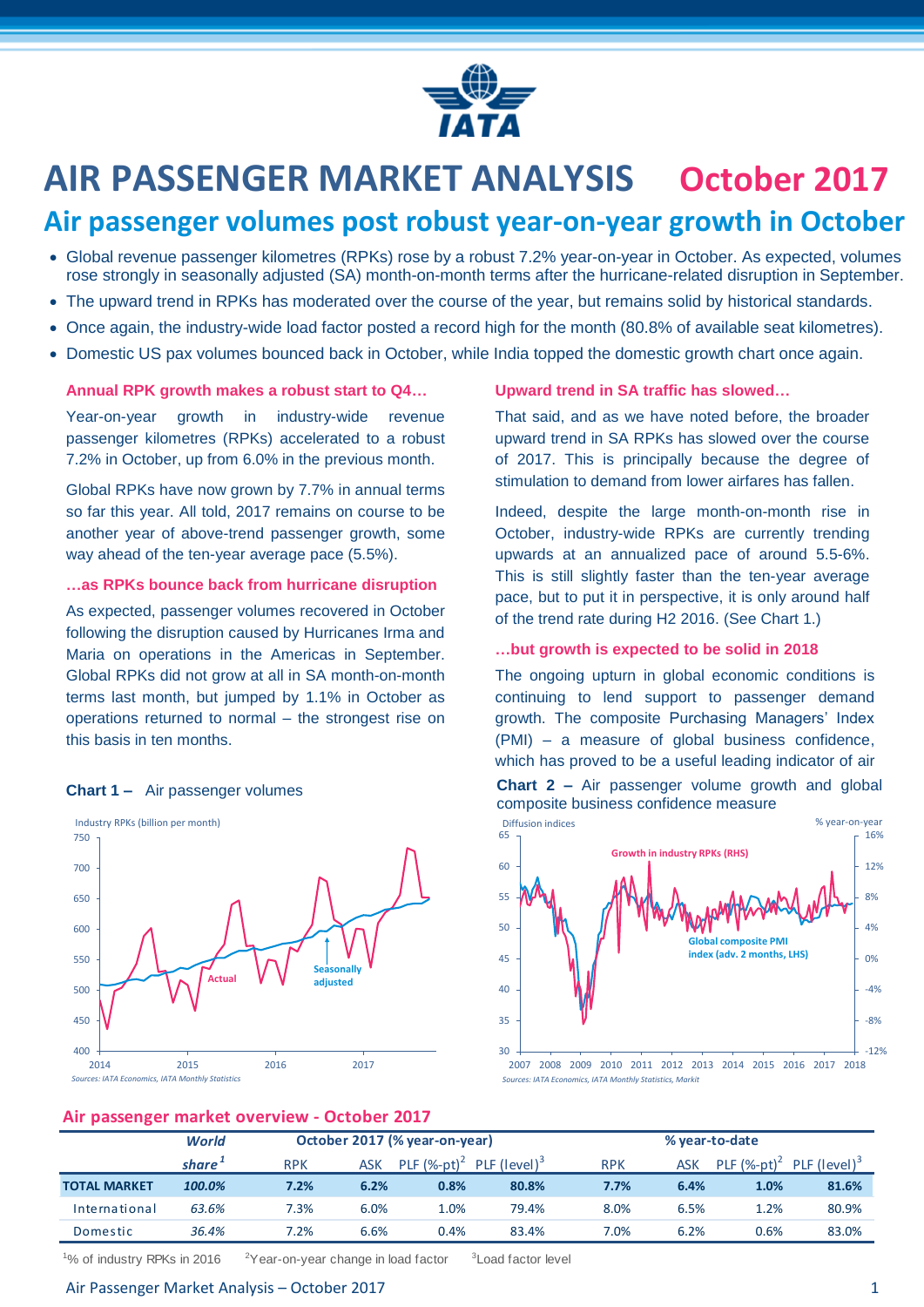passenger demand growth in the past – recently rose to its highest level since early-2015. It is currently consistent with year-on-year RPK growth remaining in the region of 7-7.5% over the final two months of 2017. (See Chart 2, previous page).

The current broad-based global economic upturn is expected to persist into 2018, and is likely to continue to offer support to passenger demand growth. However, given increases in airline input costs, and by contrast to the situation in recent years, we are unlikely to see a boost to demand from lower airfares. All told, we expect this combination of factors to see passenger traffic continue to trend upwards into 2018, broadly in line with its current rate.

#### **Load factor reaches a record-October high**

Industry-wide available seat kilometres (ASKs) increased by 6.2% year-on-year in October. As a result, the passenger load factor increased by 0.8 percentage points compared to October 2016, to a record-high for the month (80.8%). This was the 12<sup>th</sup> month in a row in which the load factor increased in year-on-year terms.

#### **A mixed month for international RPK growth**

Year-on-year growth in international RPKs accelerated to 7.3% in October, from 6.6% in September. (See Chart 3.)

**Chart 3 –** International passenger traffic growth by airline region of registration



#### **Asia Pacific airlines top the growth chart**

Airlines based in Asia Pacific posted the fastest yearon-year international RPK growth rate (10.3%, up from 8.7% in September). SA passenger volumes are currently trending upwards at an annualized rate in the region of 8-9%, helped by the solid regional economic backdrop and ongoing strong growth in the number of airport-pairs in operation.

#### **Subdued post-hurricane activity in the Americas**

Airlines based in Latin America posted the second fastest international RPK year-on-year growth rate in

October (8.7%). However, this was a slowdown from 10.7% in September, and the result owed much to the previous strong upward trend in traffic; in fact, volumes in SA terms are currently slightly below where they were three months ago. Indeed, international passenger volumes for the region's airlines look to have struggled to recover in October from the impacts of Hurricanes Irma and Maria. We will continue to monitor developments closely in the coming months.

It is a similar story with regard to international traffic flown by North American airlines. RPK growth increased to 3.7% in year-on-year terms in October, from 3.0% in September, but the SA level of traffic is barely higher than it was in April. The comparatively robust economic backdrop in North America will continue to support outbound passenger demand in the near term. However, as we have noted before, reports continue to indicate that inbound travel to the US is being deterred by the additional security measures now involved with travelling to the country.

#### **Ongoing easing in int'l European RPK trend…**

Year-on-year growth in international RPKs flown by European airlines – the largest region in these terms – slowed to 6.2% in October from 7.2% in September.

Economic conditions in the region have improved strongly over the past year or so. However, the upward trend in SA RPKs has slowed considerably since May, with international RPKs currently trending upwards at an annualized rate of 4-5%, compared to more than 14% over the second half of 2016. The slowdown in the trend reflects the predominately short-haul, and hence highly price sensitive, nature of international travel in the region.

#### **…as well as in the Middle East**

Year-on-year growth in international RPKs flown by Middle Eastern airlines climbed to 6.9% in October. However, as in Europe, the upward trend in RPKs has also slowed, to an annualized pace of less than 4% over the past three months.

RPKs flown on the market segment to and from North America fell in year-on-year terms for the seventh month in a row in September; it remains the only one of the main international markets that we track regularly not to have grown in annual terms this year to date. (See Chart 4, overleaf.) Traffic on this market has been affected heavily by a combination of factors, including the now-lifted ban on personal electronic devices, as well as a wider impact from the proposed travel bans to the US. All told, the SA level of passenger volumes is currently back down to levels last seen in early-2016.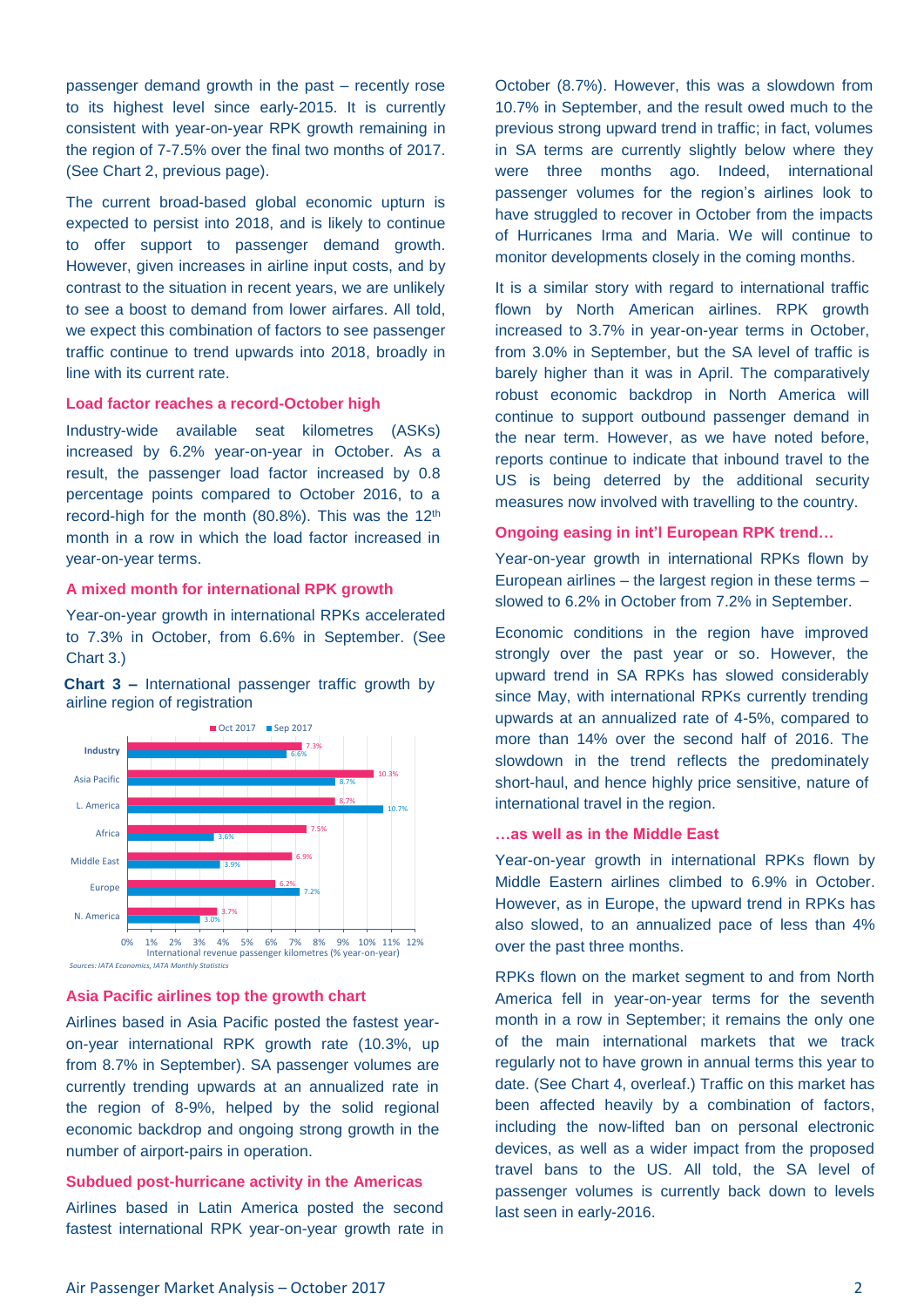#### **Diverging drivers for int'l African passenger traffic**

Annual growth in international RPKs flown by African airlines increased to a four-month high of 7.5% in October. Volumes have started to rise again in SA terms in recent months. Economic conditions in the continent's two largest economies – Nigeria and South Africa – have continued to diverge. Business confidence in the former recently rose to its highest level in nearly three years, helped by the pick-up in oil prices, while indicators in South Africa are once again consistent with *falling* economic activity.

#### **Chart 4 –** RPK growth by route and market (YTD)



#### **Big spread in domestic market RPK growth**

Domestic RPK growth increased to 7.2% in October, from 4.7% in September. (See Chart 5.)





#### **Domestic US traffic rebounds from hurricanes…**

As expected, the domestic US market bounced back in October, fully recovering the monthly decline seen in September from the hurricane-related disruption. The comparatively strong economic backdrop is helping to underpin domestic demand (consumer confidence is currently at a 17-year high level). Having fallen into negative territory last month for the

first time since early-2014, the year-on-year domestic RPK growth rate rose to 5.3% in October, well ahead of its five-year average rate (3.7%).

#### **…but Typhoon Lan weighs on Japanese demand**

The economic backdrop in Japan is also comparatively strong by its historical standards. Nonetheless, disruption caused by Super Typhoon Lan in October means that the expected rebound in domestic Japan RPKs from September's Typhoon Talim did not materialize. Passenger volumes were broadly flat in SA terms in October, and remain more than 4% below the level reached in August.

#### **India and China lead the way once again**

Year-on-year growth in domestic India RPKs increased to a ten-month high of 20.4% in October – its 38th month in double-digit territory. The upward SA traffic trend has accelerated over the second half of the year, with domestic RPKs currently rising at an annualized rate of more than 35%.

Meanwhile, having tracked sideways in SA terms during the middle months of the year, the upward trend in domestic China RPKs looks to have resumed in recent months. Passenger volumes grew by 10.0% year-on-year in October, down from 11.1% in the previous month. More than 19% more domestic routes are scheduled to be operated within China in 2017 compared to a year ago.

#### **Ongoing recovery in domestic Brazil RPKs…**

The Brazilian economy is continuing to recover slowly from the deep recession seen in recent years, and annual growth in domestic passenger traffic accelerated to a 27-month high of 7.7% in October. Volumes in SA terms remain around 4% lower than their late-2014 peak, but have trended upwards at a 12% annualized rate over the past six months or so.

#### **…but more modest trends in Russia and Australia**

Year-on-year growth in domestic Russia RPKs slowed to 6.1% year-on-year in October – the slowest pace in 12 months. The upward trend in SA domestic Russia RPKs has remained much slower than that seen throughout 2016 and into early-2017. In fact, SA RPKs are currently below where they were in April.

Meanwhile, annual growth in domestic Australia RPKs increased to a 13-month high of 2.8% in October. RPKs have been largely trending sideways in SA terms over the past year or so. But both demand and capacity have trended upwards very modestly in recent months.

> David Oxley [economics@iata.org](mailto:economics@iata.org) 4 th December 2017